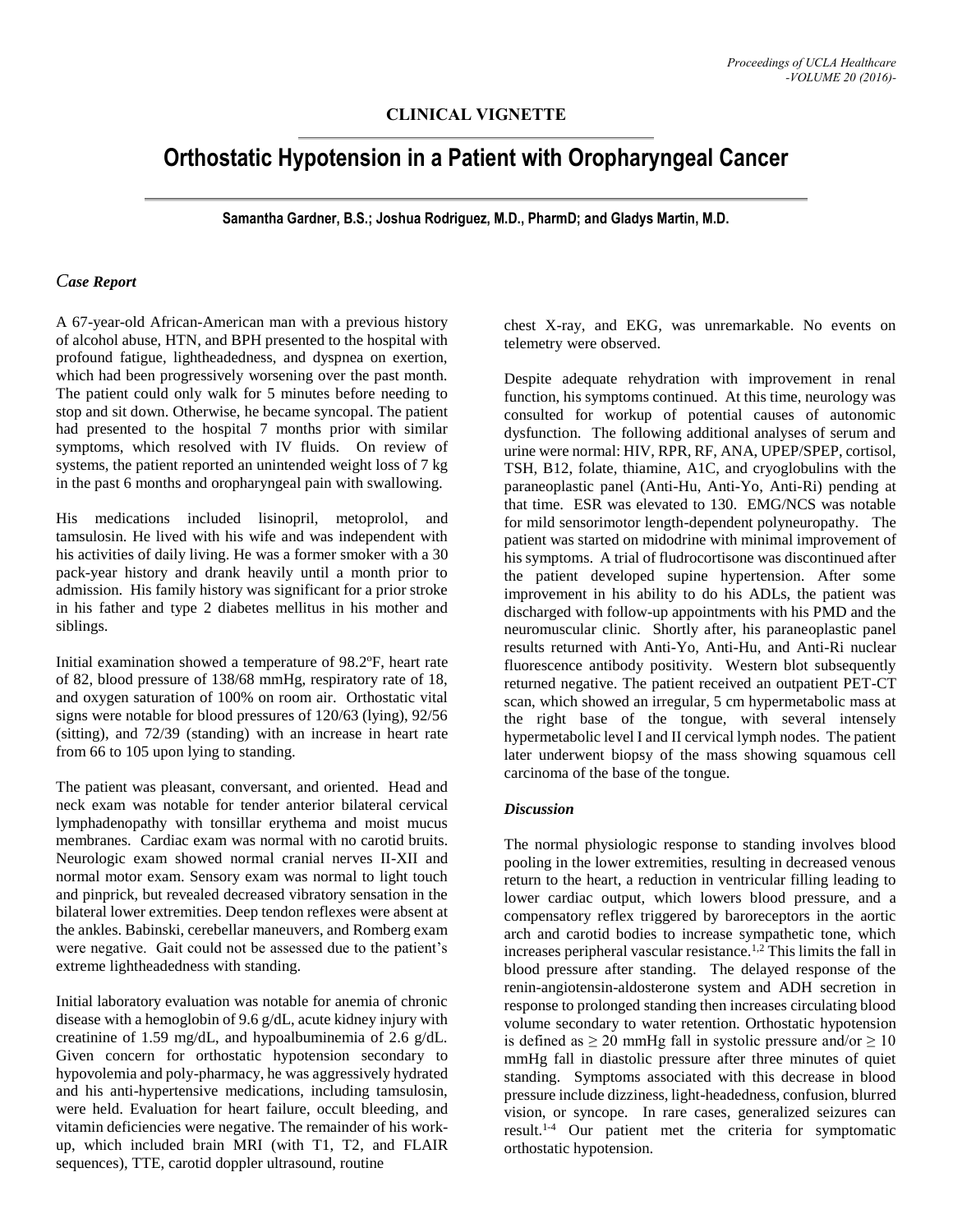One method of classifying the categories of orthostatic hypotension is into neurologic (central, spinal cord, or peripheral), drug, or cardiovascular causes. Cardiovascular causes can then be further divided into hypovolemia, impaired vasomotor tone, or impaired cardiac output. The most common causes of orthostatic hypotension are volume depletion (often GI loss or skin loss) and medications.<sup>1</sup> Studies have shown that the elderly ( $\geq 65$  years old) are at particular risk for orthostatic hypotension due to age-related decreases in baroreceptor sensitivity, especially with concomitant use of antihypertensive medications, opiates, tricyclic or phenothiazine antidepressants, and alcohol.<sup>1,2</sup> Arnold et al<sup>3</sup> estimates the prevalence of orthostatic hypotension at 16.2% for community dwellers 65 years old and older, 54% in elderly nursing home residents, and 68% for patients in geriatric wards. Orthostatic hypotension in the elderly is a risk factor for falls, cardiovascular events, and all-cause mortality even in asymptomatic patients. Therefore, it is important to identify and treat.<sup>3</sup>

Treatment of orthostatic hypotension varies depending upon its etiology but often involves discontinuing medications that predispose the patient to orthostatic hypotension and performing simple maneuvers to decrease risk of blood pooling in the lower extremities, such as gradual movement from sitting to standing, use of compression stockings, maintaining adequate hydration, and ingestion of salt tablets.<sup>3,4</sup> For more severe cases of orthostatic hypotension, pharmacologic intervention is often indicated and may include fludrocortisone for renal sodium reabsorption and midodrine for short-acting vasoconstriction.<sup>3, 4</sup> Additionally, pyridostigmine can be used for primary autonomic failure, and octreotide has shown efficacy in preventing venous pooling by constricting splanchnic circulation.<sup>3</sup> Our patient was treated with midodrine and fludrocortisone, but symptoms persisted despite this pharmacologic intervention.

Our patient is an interesting presentation of orthostatic hypotension caused by autonomic neuropathy with a previously undiagnosed malignancy, although it remains unclear if this represents a true paraneoplastic syndrome or a neurological syndrome that merely coincides with malignancy. True autonomic paraneoplastic neuropathies are most commonly associated with anti-Hu, anti-CV2/CRMP-5, and anti-AchR antibodies. Autonomic neuropathies are seen in 30%, 31%, and 21% of patients seropositive for anti-Hu, anti-CV2/CRMP-5, and anti-AchR, respectively.<sup>5</sup> This is consistent with our patient's presentation of autonomic neuropathy in the setting of initially positive anti-Hu nuclear fluorescence antibody. Our patient's clinical picture was confused by a subsequent negative Western blot for anti-Hu suggesting either a false negative or an unrecognized antibody similar to anti-Hu. A negative western blot in presence of positive fluorescence antibodies should be interpreted in the context of clinical findings and history. It does not exclude the possibility of malignancy or a paraneoplastic neurological syndrome.

Anti-Hu antibody was the first recognized auto-antibody marker of small cell cancer and much of the literature describes anti-Hu antibody in relation to this type of cancer. In one study, malignancy was present in 88% of patients who had anti-Hu antibodies, with 93% of those cancers being secondary to small cell lung cancer, with the remainder of the cancers being

prostate cancer, breast cancer, melanoma, lymphoma, or squamous-cell lung carcinoma. Thirty percent of the patients in this study had features of autonomic PNS dysfunction, including orthostatic hypotension, hypothermia, hypoventilation, gastroparesis, intestinal pseudo-obstruction, and cardiac arrhythmias.<sup>5,6</sup> Although our patient was later found to be anti-Hu and anti-Purkinji Western blot negative, the presentation of autonomic peripheral neuropathy in the presence of an underlying cancer makes paraneoplastic syndrome likely. The neuromuscular specialists who evaluated our patient diagnosed his autonomic neuropathy as being autoimmune or inflammatory in nature. His symptoms are likely related to his malignancy, but our current standard paraneoplastic panels may have not identified the involved antineuronal antibody. Both neurology and oncology expected improvement in his symptoms with treatment of his malignancy. The presentation of orthostatic hypotension in our patient is unusual in that most cases of autonomic neuropathies associated with underlying malignancy are seen in lung cancers and are less likely to be found in oropharayngeal cancers.<sup>5-8</sup>

Major risk factors for SCC of the oropharynx include HPV (seen in 73% of base of tongue SCC), tobacco use, and alcohol with minor risk factors being low socioeconomic status, family history, EBV infection, and HIV-positive status.<sup>9</sup> Our patient was at risk due to his remote smoking history and his history of alcohol abuse.

Treatment of possible paraneoplastic autonomic neuropathy in a patient with base of tongue cancer involves treatment of the underlying malignancy, including surgery, radiation, systemic chemotherapy, and/or targeted therapy.<sup>9</sup>

## *Conclusion*

Orthostatic hypotension is prevalent in a large percentage of elderly patients and is important to identify as it is an independent risk factor of cardiovascular events, falls, and allcause mortality. The possible etiologies of orthostatic hypotension are numerous, although most cases in the elderly are due to medications and/or volume depletion. The patient described in this case report represents a unique presentation of orthostatic hypotension leading to the diagnosis of a base of tongue cancer. Although it is unclear whether this represents a true paraneoplastic neurologic syndrome or orthostatic hypotension with concomitant malignancy, the patient did improve with treatment.

### **REFERENCES**

- 1. **Higginson LAJ**. Orthostatic Hypotension. Cardiovascular disorders. *Merck Manual*. August 2014.
- 2. **Sathyapalan T, Aye MM, Atkin SL**. Postural hypotension. *BMJ*. 2011 Jun 16;342:d3128. doi: 10.1136/bmj.d3128. PubMed PMID: 21680629.
- 3. **Arnold AC, Shibao C**. Current concepts in orthostatic hypotension management. *Curr Hypertens Rep*. 2013 Aug;15(4):304-12. doi: 10.1007/s11906-013-0362-3. Review. PubMed PMID: 23832761; PubMed Central PMCID: PMC3769171.
- 4. **Figueroa JJ, Basford JR, Low PA**. Preventing and treating orthostatic hypotension: As easy as A, B, C.